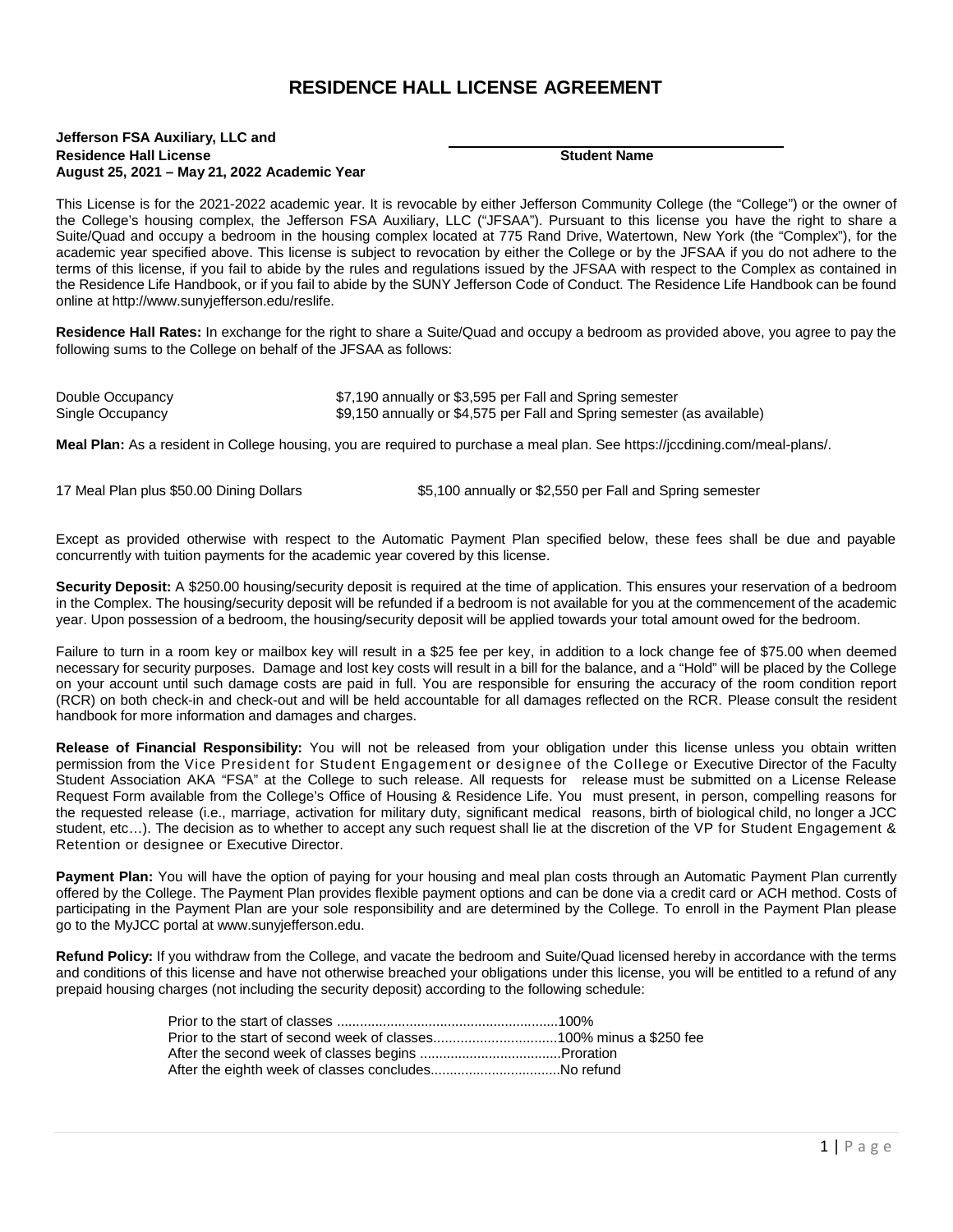IF THIS LICENSE IS TERMINATED AS A RESULT OF YOUR BREACH OF THIS LICENSE, YOU WILL NOT BE ENTITLED TO A REFUND OF ANY PREPAID RESIDENCE HALL CHARGES OR THE SECURITY DEPOSIT, AND YOU WILL NOT BE RELIEVED OF RESPONSIBILITY FOR PAYING HOUSING AND MEAL CHARGES FOR THE BALANCE OF THE ACADEMIC YEAR, EVEN THOUGH YOUR RIGHT TO RESIDE IN THE SUITE/QUAD/BEDROOM LICENSED HEREBY SHALL HAVE TERMINATED, YOUR OBLIGATIONS PURSUANT TO THIS PARAGRAPH SHALL SURVIVE THE EXPIRATION OR TERMINATION OF THIS LICENSE.

Without limiting the generality of the forgoing, if you withdraw from the College or otherwise terminate this license, you are financially obligated for the amounts provided in this license until the College's Office of Housing and Residence Life is able to relicense the Suite/Quad and bedroom licensed hereby to another student. Neither the College nor the JFSAA is under any obligation to secure a replacement occupant of the Suite/Quad and bedroom licensed hereby, and any such relicensing shall be at the College's and the JFSAA's sole discretion. This license is binding. You agree that the fees provided for herein will be paid when due and hereby accept liability for any collection costs as a result of your failure to pay, including, without limitation, collection agency fees, court costs and attorney's fees.

**Contents of Bedroom and Suite/Quad:** The contents of the bedroom and Suite/Quad will be noted on the Room Condition Report at the time of delivery of possession. Such contents shall be kept and maintained by you in good condition and repair. Any damage to such contents will be your responsibility.

**Disclaimer**: Neither the JFSAA nor the College shall be liable to you or to any other party for the occurrence of any of the following:

- a) Any failure of water, gas, heat, ventilation, air conditioning, light, power, telephone service or any other utility service supplied to the Suite/Quad or bedroom is licensed hereby;
- b) Any injury or damage to persons or property caused by fire, bursting or leaking of water, snow, gas, sewer or steam pipes, the elements, or any other unavoidable casualty;
- c) Any injury or damage to persons or property caused by any existing or future condition, defect, matter or thing in or on the Suite/Quad or bedroom licensed hereby or the Complex;
- d) Any act, omission or negligence or any person (other than JFSAA or the College) in or about the Suite/Quad or bedroom licensed hereby or the Complex; and
- e) Any act of theft, burglary, vandalism, assault or other crimes.

Neither the JFSAA nor the College assumes any legal obligation for loss or damage to any of your personal property located in the Suite/Quad or bedroom licensed hereby or the Complex, whether occurring prior to, during or subsequent to the term of this license. You are encouraged, but not mandated to participate in a renter's insurance program. Information on such programs may be provided in the office of Housing and Residence Life upon request.

**Eligibility:** You acknowledge that residency in the Complex is restricted to individuals who are matriculated full-time students with the majority of a class schedule comprised of on-campus classes in good judicial standing at the College, or, when approved by the FSA and the College, matriculated full-time students in good standing at an institution with which the College has an affiliation. You further represent and warrant that you qualify for residence in the Complex. You covenant and agree to notify the College's Office of Housing and Residence Life of any changes during the term of this License in your eligibility status for residency in the Complex. Failure to so notify College's Office of Housing and Residence Life shall constitute a default under, and may result in, termination of this License.

**Termination of License Following Breach:** The occurrence of any one or more of the following events shall constitute a default and breach of the license by you (an "Event of Default"):

- a) You vacate or abandon all or any part of the bedroom licensed hereby;
- b) You default in the payment of license fee or other sums due hereunder when due and payable, and such default continues for ten (10) days;
- c) You fail to observe or perform any of the covenants, conditions or provisions of this license to be observed and performed by you, and such default continues after written notice thereof for ten (10) days (provided, however, that you are unable, by reason of the nature of the work involved, to cure such default within such ten (10) day period, your time to cure such default shall be extended for so long as you diligently proceed in good faith with its efforts to cure such default);
- d) You or any of your guests or invitees engages in disorderly, illegal or criminal behavior in or about the bedroom, the Suite/Quad of which the bedroom forms a part of the Complex;
- e) You possess any handguns, firearms or weapons of any type (guns, knives, swords, paintball guns, pellet guns, air soft guns, nun chucks, pocket knives, arrows, bows, etc., even if only for display purposes), or any explosive, flammable or extra-hazardous substances, or any article or thing of a dangerous nature in or about the bedroom, or the Suite/Quad of which the bedroom forms a part, or the Complex;
- f) You engage in any violence or other physical altercation in or about the bedroom, the Suite/Quad of which the bedroom forms a part, or the Complex;
- g) You or any of your guests or invitees maintains a nuisance in or about the bedroom, the Suite/Quad of which the bedroom forms a part, or the Complex;
- h) You or any of your guests or invitees misuses alcohol in violation of the laws of the State of New York or Residence Life Handbook or SUNY Jefferson Code of Conduct as now in existence or as may be hereafter promulgated;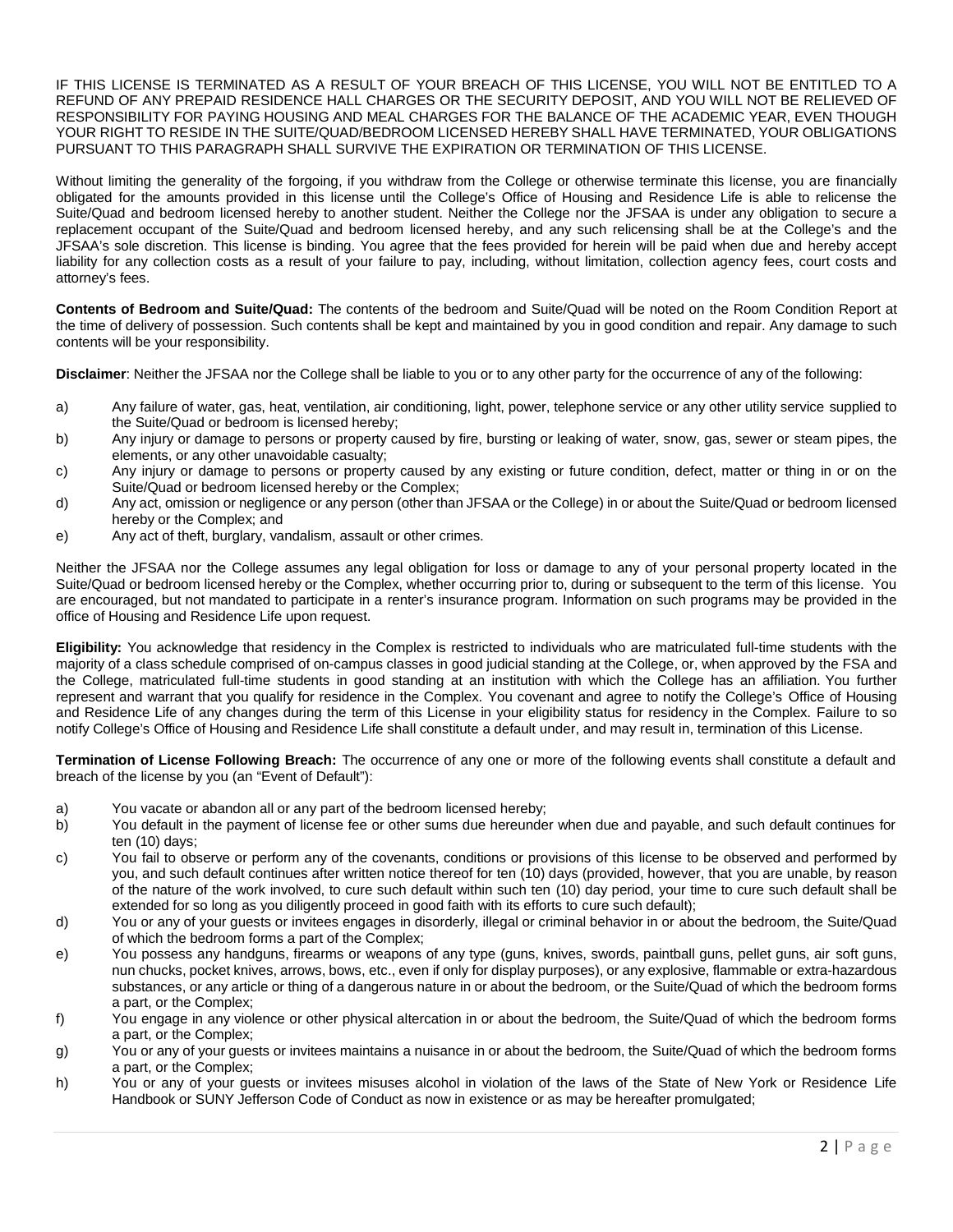- i) You or any of your guests or invitees engages in the illegal manufacture, sale, possession or use of narcotics, hypnotics, stimulants, hallucinogens or other controlled substances, drugs, or chemicals in or about the bedroom, the Suite/Quad of which the bedroom forms a part, or the Complex;
- j) You are unable or refuse to adjust to the concept and requirements of living in a student residence environment;
- k) You or any of your guests or invitees violates the Residence Life Handbook or SUNY Jefferson Code of Conduct, as now in existence or as may be hereafter promulgated;
- l) You or any of your guests or invitees damages the bedroom, the Suite/Quad of which the bedroom forms a part, or the Complex; or
- m) You cease to be a matriculated full-time student in good standing at the College or, if you were approved for residency in the Complex by virtue of matriculation at an institution with which the College has an affiliation, you cease to be a matriculated fulltime student in good standing at such affiliated institution.

Upon occurrence of an Event of Default, the College and/or JFSAA may:

- a) Take any action permitted by law or in equity;
- b) Place a "hold" on your registration file at the College;
- c) Cause such Event of Default to be corrected. Any sums expended by the College or JFSAA in so correcting your Event of Default shall become immediately due as additional license fees under this license;
- d) Serve a written five (5) days' notice of cancellation of this license upon you, and upon the expiration of said five (5) days, the term of this license shall expire and you shall then quit and surrender the bedroom and Suite/Quad licensed hereby to the College and JFSAA, but you shall remain liable as hereinafter provided. Upon the giving of such notice and the expiration of said given (5) days, the College and JFSAA may, without notice, re-enter the bedroom and the Suite/Quad licensed hereby, either by force or otherwise, and dispossess you, any of your legal representatives, or any other occupant of the bed room or Suite/Quad licensed hereby claiming through you by summary proceedings or otherwise, and remove any of your equipment or property or such other party and hold the bedroom and Suite/Quad licensed hereby as if this license had not been made, and you hereby waive the service of notice of intention to re-enter or to institute legal proceedings to that end.

If the term of this license shall expire due to the occurrence of an Event of Default and the giving of notice as provided herein, or if you shall be ejected, dispossessed or removed from the bedroom and Suite/Quad licensed hereby by summary proceedings or otherwise, the College and/or JFSAA may re-license the bedroom and Suite/Quad on such terms and conditions and for such periods of time as College may in its sole discretion of such expenses as the College may have incurred and then to the fulfillment of your covenants contained herein and the balance, if any, at the expiration of the term of this license shall be paid to you. If the FSA shall not so re-license the bedroom and Suite/Quad for its own account, then whether or not the bedroom and Suite/Quad shall be re-licensed, you shall remain liable for and hereby agree to pay to the College until the time when this license would have expired, but for such termination after an Event of Default, the equivalent of the amount of all license fee and additional license fee reserved under this license, less the avails of re-licensing, if any, and the same shall be due and payable by you to the College and JFSAA on the date specified in this license for the payment of each installment of license fee. You hereby expressly waive any and all rights of redemption in the case you shall be dispossessed or evicted for any cause.

*Reservation of Right of Access by College and JFSAA:* JFSAA and the College are entitled to enter and inspect any portion of the Complex, including the bedrooms, bathrooms and Suite/Quads located therein, at any time in order to protect the health and safety of the occupants of the Complex, and to ensure the proper maintenance and sanitation of such rooms. JFSAA shall endeavor (but not be required) to post notice of any general room inspection at least twenty-four (24) hours beforehand. In addition, JFSAA and the College are entitled to enter and conduct an unannounced inspection of any portion of the Complex, including the bedrooms, bathrooms and Suite/Quads located therein, if either such party has cause to reasonably believe that illegal activity or an imminent threat to the health and safety of the occupants of the Complex is or maybe occurring or that a violation of any of the policies or conditions of occupancy either in this License or contained in the Residence Life Handbook is or may be occurring. Such right of access shall include the right to inspect any personal effects located in any bedroom, bathroom and Suite/Quads in the Complex.

**Alterations:** You shall make no alteration to the bedroom or Suite/Quad licensed hereby or to the Complex of any nature whatsoever without the FSA/JFSAA's prior written consent (which consent shall be in the FSA/JFSAA's sole and absolute discretion). In amplification and not in limitation of the foregoing, you shall not move, remove, disconnect or install any fixtures or equipment or any other major appliance within the Suite/Quad or Complex without the prior written consent of the FSA/JFSAA (which consent shall be in the FSA/JFSAA's sole and absolute discretion).

**Use:** The bedroom and Suite/Quad licensed hereby are to be used exclusively by you as your living quarters and in a manner that will not injure or disturb other residents of the Complex. Commercial use of the bedroom and Suite/Quad licensed hereby, soliciting in or on the grounds of the Complex, or posting of commercial notices is forbidden except with written permission of the FSA/JFSAA's. You and your guests shall comply with all laws, government regulations, and rules set forth by the College and/or JFSAA or any applicable governmental authority.

**Animals:** You agree not to bring or feed any cats, dogs, or other animals in or about the bedroom and Suite/Quad licensed hereby, or the Complex. In the event you permit an animal to enter the bedroom and Suite/Quad licensed hereby, or the Complex, you shall be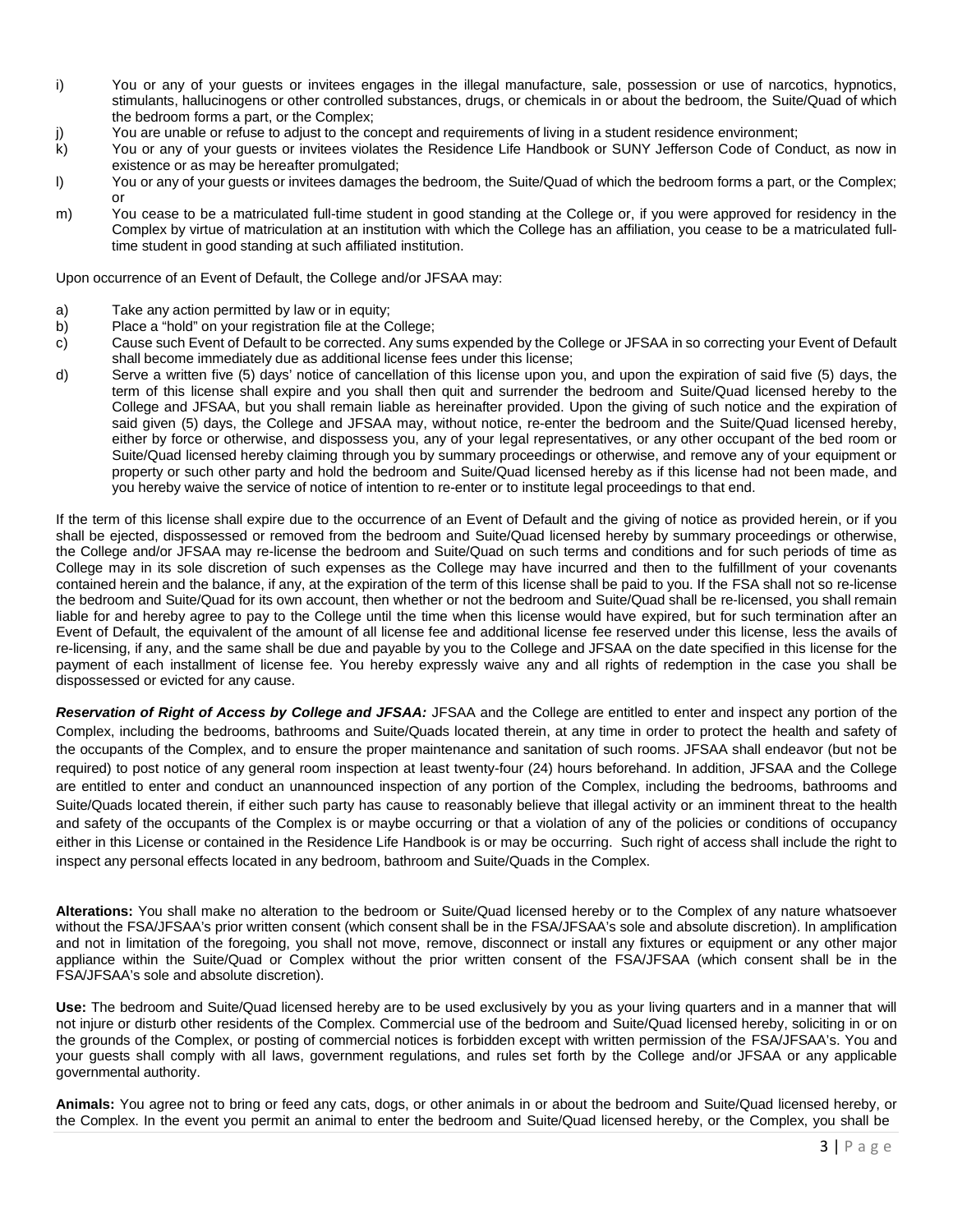solely responsible for, and you shall reimburse the College and/or JFSAA as additional license fee for, the cost of any cleaning, repair or replacement of any part of the bedroom and Suite/Quad licensed hereby or the Complex deemed necessary by the FSA/ JFSAA at its sole discretion. Animals used for those with physical impairments or emotional support may be allowed upon approval from the Accommodations & Testing Services office.

**Care of Licensed Property:** You shall take good care of the bedroom and Suite/Quad licensed hereby and of the Complex and all other fixtures and appurtenances associated therewith, and shall not cause or permit waste of or damage to or nuisance to, in, or about the bedroom and Suite/Quad licensed hereby or the Complex. The bedroom and Suite/Quad licensed hereby must be maintained by you at all times in a manner that will not damage such property nor pose a danger to other occupants of the Complex. Licensor shall repair and maintain the Complex; provided, however, that to the extent that any such repair or maintenance is necessitated by or because of any Event of Default or your negligence or the negligence of your guests or invitees, you shall reimburse the College and/or JFSAA for the entire cost thereof. No property or equipment of the College or the JFSAA may be disconnected or removed for any purpose whatsoever without the written permission of the College and/or JFSAA. Without limiting the generality of the foregoing, you acknowledge and agree that you shall be jointly and severally liable for any damage to or destruction of the Suite/Quad licensed hereby, including any common furnishings. You are responsible for the daily care and cleaning of your bedroom and Suite/Quad licensed hereby. Failure to keep the common areas of the Suite/Quad clean may result in all occupants of the bedrooms conjoined to such Suite/Quad being charged for the cleaning of these areas. All Suite/Quads will be checked at each break closing and any that pose a potential health hazard or are not cleaned so that a new occupant could move in, will be cleaned and all current residents will be charged for the cleaning and may be charged judicially.

**Right of Entry:** The College and JFSAA reserves the right of entry into the Suite/Quad licensed hereby and each bedroom/bathroom conjoined thereto by authorized personnel in the event of an emergency, as necessary for maintenance and upkeep of the Complex, and otherwise as necessary to assure and maintain proper sanitary and safety conditions. To comply with health and sanitation standards and regulations, regular measures will be taken by the College and JFSAA for the prevention of insect and other pest infestation. When any such measures or any repairs are undertaken by the College and/or JFSAA, the bedroom/bathroom and Suite/Quad licensed hereby may not be excluded and you agree to provide access for, and to comply with the directions of, the College and/or JFSAA.

**Damage to Suite/Quad and Suite/Quad Furnishings:** You, your guests and the other residents and their guests of the bedrooms/bathrooms conjoined to the Suite/Quad licensed hereby are jointly and severally responsible for the furniture and condition of such Suite/Quad. You will be charged for damages to the Suite/Quad/bedrooms/bathrooms as they occur during the academic year and will be expected to promptly and fully pay for any and all such damages. Your failure to respond to notices of fire safety violations in your bedroom or in the Suite/Quad (including bathrooms) licensed hereby will result in the imposition of a fine. Additionally, students who cause damage in the Residence Halls including major structural damage, even accidentally, should expect to be held financially accountable. **Students are strongly encouraged to insure their own property by purchasing renter's insurance or assuring coverage on their parents' homeowners insurance.**

**Assignment and Subletting:** You may not take a roommate, assign, sublicense, lease, or otherwise transfer your interest under this license, or permit anyone not duly assigned or approved by the VP for Student Affairs and/or JFSAA, to share any part of the room or Suite/Quad. To the extent that room charges are approved by the College's VP for Student Affairs or FSA's Executive Director, you will be charged a \$40 fee for the cleaning of your bedroom in connection with room turnover.

The College or JFSAA reserves the right to re-assign students where it is determined to be in the best interest of the resident population at the Complex. The College or JFSAA also reserves the right to implement guest restrictions within the suite/Quad/bedroom/bathrooms and complex.

## **Miscellaneous:**

- a) There should be no more than ten (10) people in a Suite/Quad at one time due to fire safety issues.
- b) The Complex is closed for Thanksgiving Break. The complex will also be closed over Winter Break. You may not reside in the Complex during these periods (specific dates to be set by the college calendar) unless arranged in advance with Office of Residence Life & Housing.
- c) If you are younger than 21 years of age at the time this license is signed, you hereby authorize JFSAA to communicate with your parent(s) and/or guardian(s) at any time regarding any and all matters pertaining to your residency and well-being in East Hall, regardless of whether the student's 21st birthday occurs during the license term.
- d) **Acts of Nature:** In any case where the College, FSA or JFSAA hereto is required to do any act, delays caused by or resulting from Acts of Nature, pandemic, war, civil commotion, fire, flood or other casualty, labor difficulties, shortages of labor, materials or equipment, unusual government regulations, unusually severe weather, or other causes beyond such party's reasonable control the College, FSA and/or JFSAA have the authority to modify operations of the complex accordingly.

**Abandoned Property Policy:** Any personal property that remains in a bedroom or Suite/Quad upon termination of the license shall be deemed abandoned and may be disposed of by JFSAA or the College at their sole discretion. JFSAA may, at its discretion, make efforts to notify the student and/or the student's parent or guardian that property has been found in room. Neither the JFSAA, the FSA, the College, nor their agents and/or employees assume any responsibility for any such property at any time, regardless of any course of action taken.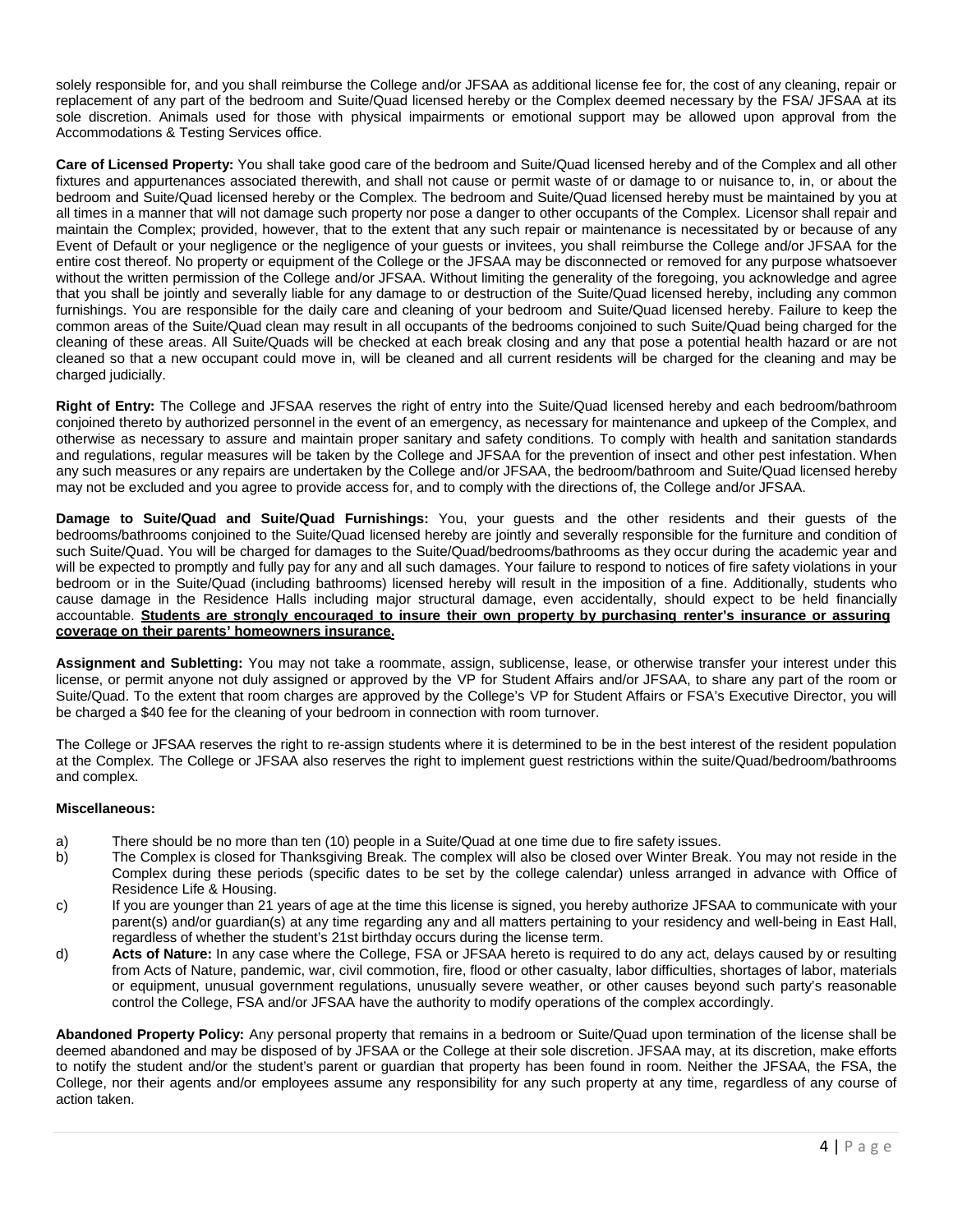**Enforcement Procedure:** The College's VP for Student Affairs, JFSAA, and staff are delegated the responsibility to take the actions necessary to ensure the health, safety and welfare of the residents of the Complex. Responsibility for interpretations of the Residence Hall rules, as well as their enforcement, is solely that of the College's VP for Student Engagements & Retention and JFSAA.

**Acknowledgement of Student:** IT IS UNDERSTOOD AND AGREED THAT YOU ACCEPT AND AGREE TO THE TERMS AND CONDITIONS OF THIS LICENSE AND ALSO THAT YOU ARE RESPONSIBLE FOR ADHERENCE TO ALL OTHER POLICIES SPECIFIED IN THE RESIDENCE HALL LICENSE AND THE RESIDENCE LIFE HANDBOOK, SIGNING BELOW ACKNOWLEDGES